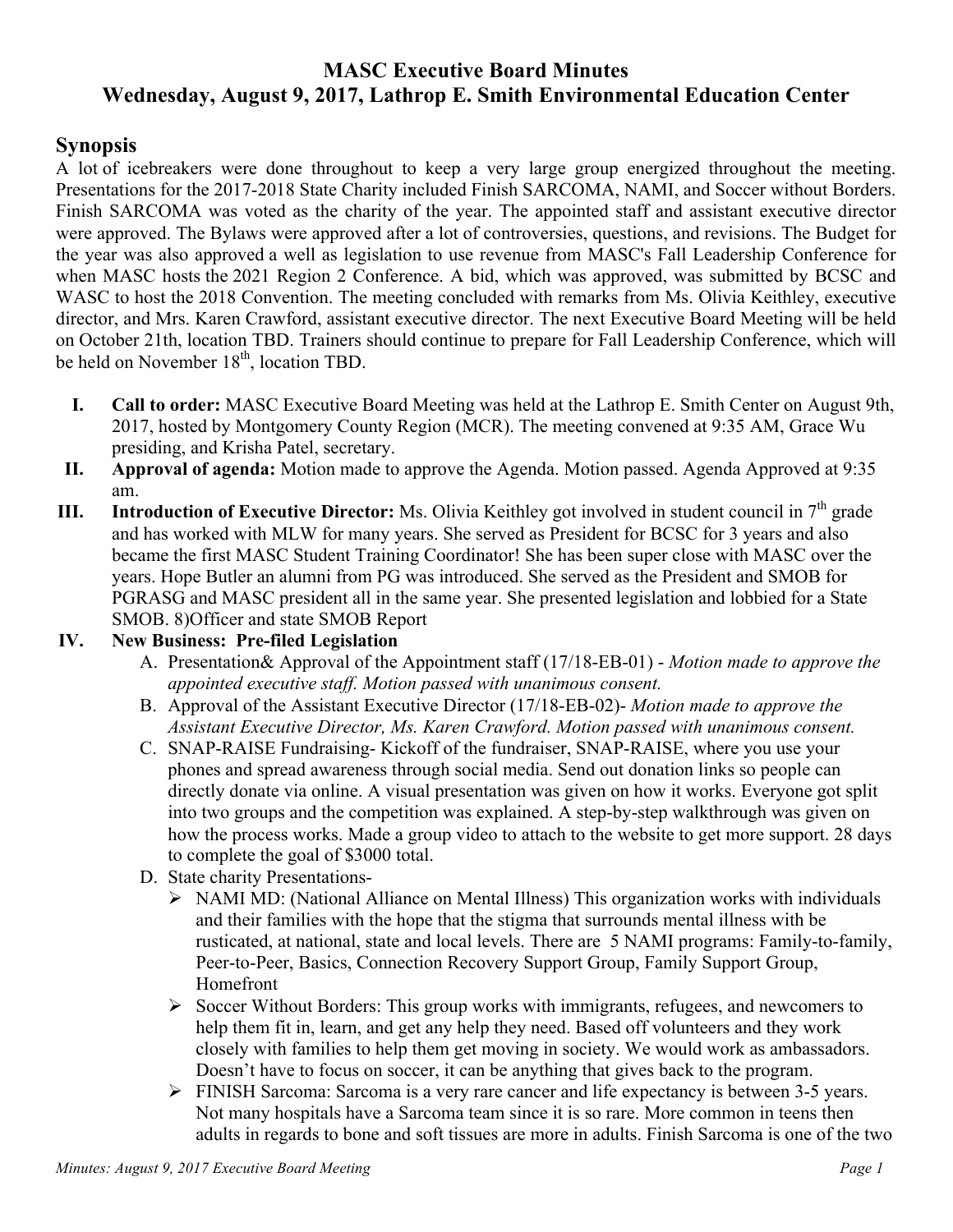Sarcoma programs in this state. We can support by creating scarfs, blankets, and cards, provide financial assistance, awareness, and research. There are ONLY 4 main Sarcoma centers in the country

- E. Presentation& Approval of the Bylaws (17/18-EB-03):
	- a) Article I, II approved (no changes)
	- b) Article III approved (change: must pay outstanding obligations before event)
	- c) Article IV
		- 1) Section 4: diverse committee can be replaced by regional board member or advisor to keep diversity
			- Amendment article IV, section 4: take ethnic and ethnically out and just leave diversity. Many questions were asked such as how will diversity be measured, what the line between ethnics, and diversity and how will the committee be selected. We can't be 100% ethnically diverse but can try our best. Mrs. Crawford said that the people can't be from the same region that a candidate is from and first we will eliminate people that can't serve and build around it. We will include demographic date from MSDE try to match demographic of the WHOLE STATE
		- 2) Section 5: grievance committee: diverse group of 15 people to talk about grievances bought to attention if it deals with harassment its dealt by the BOE and Executive Director
			- This was moved into a pro-con debate: con: Avery motioned to table Article IV, Section 5 because he wants to wait until this is clarified and the grievance form is passed:
			- pro: Bryce: objected saying the form is different from the committee
			- con: Jesse includes the grievance form in it and if we pass the amendment first then were automatically accepting the from later these words were taken back
			- Debated ended. Motion passed.
	- e) Article V: passes as a whole
	- f) Article VI: processed through grievance committee

**V. Adjournment for Lunch**: *Motion made to pass adjournment for lunch in order to keep the agenda on track. Motion passed at 12:25PM. Bylaws were left in the middle and are to be picked up after lunch*  **VI. Reconvene Business Meeting**: *Motion made to reconvene. Motion passed at 1:13 PM*

- tabled section 4 passes, section 5 grievance committee debate: Avery and Alex make an amendment stating "members from the region of the grievant will not sit in on such meetings and shall be substituted by an executive member of a different region selected by the MASC president"; Amanya Paige objected; amendment failed
- a) Motion to approve Article IV. Motion passed.
- b) Article VI passed
- c) Article VII passed
- d) Article VIII passed
- e) Article IX passed (change to file reimbursements in January and midnight of last executive board meeting)
- f) Articles X, XI, XII, and XIII passed at 1:29 pm
- Grievance Form (17/18-EB-04)- the form was explained and questions were asked to clarify 1:34 passed

#### **VII. Additional New Business:**

- A. Pre-filed Legislation Continued:
	- $\triangleright$  Selection of the 2017-2018 State Charity (17/18-EB-05)- The voting members of the executive board voted on what they believed the state charity should be at 1:38 PM. At 2:20 Grace announced the state charity to be FINISH Sarcoma.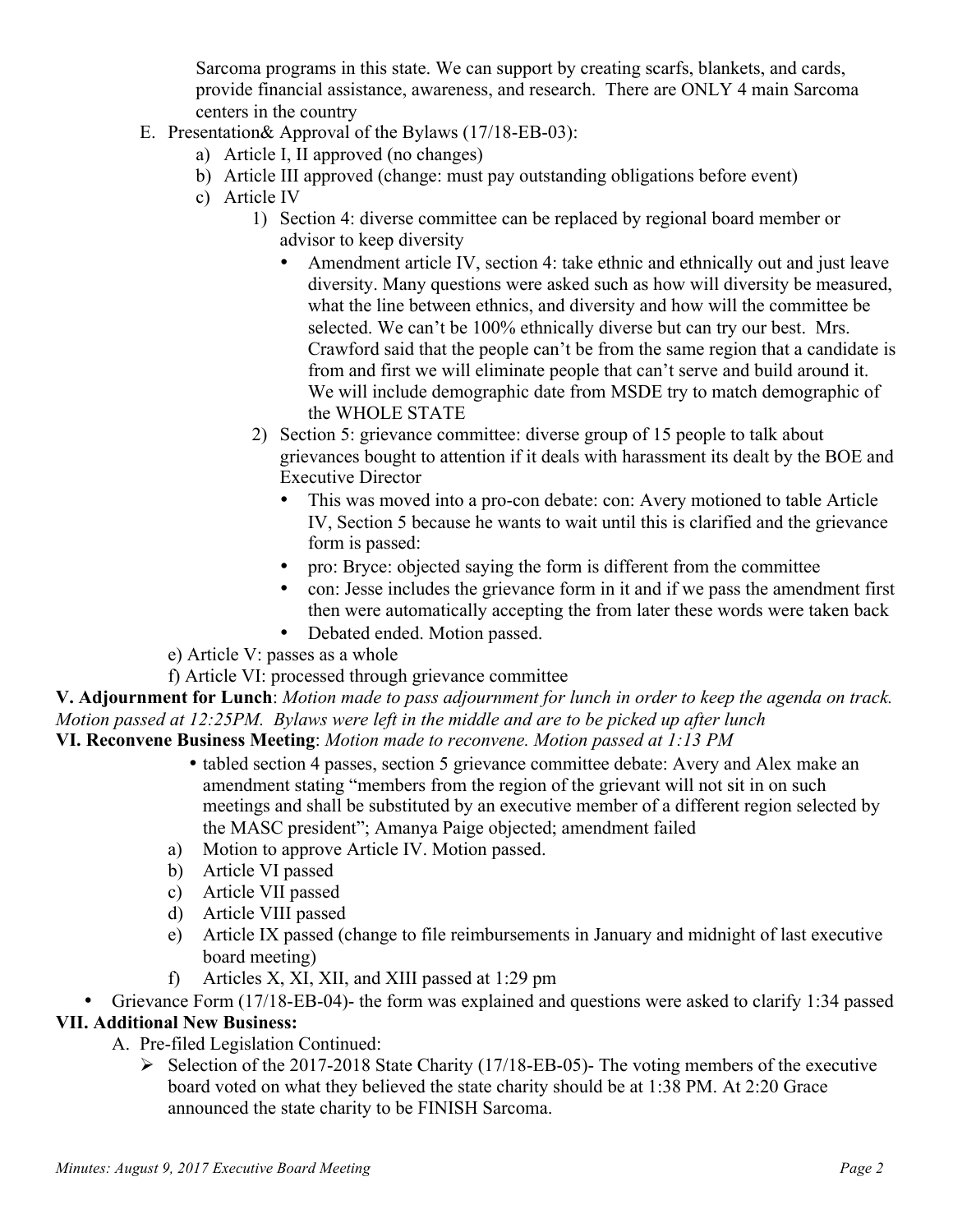- Ø Statement Against Discrimination (17/18-EB-06)- Amanya Paige and Kyle Smith authored legislation to address the acts at Convention. Statement 3 was withdrawn, while the other 2 statements were passed with a motion at 1:56 PM.
- $\triangleright$  Spirit Wear Design (17/18-EB-07)- A new crab design was made, where the crab shape changed to represent the MD blue crab. Motion passed at 1:59 PM
- B. Spontaneous Legislation
	- $\triangleright$  Presentation & Approval of the Budget (17/18-EB-08)- Bryce explained the proposed budget for the school year. Motion passed at 2:01 PM
	- $\triangleright$  Funding for Hosting the Region 2 Conference (17/18-EB-09)- \$5 will be set aside from each registration at FLC from 2017-2021 to host Region 2 in 2021. Motion passed at 2:06 PM.
	- Ø Approval of MASC Appointments to MYAC (17/18-EB-10)- Taharat Sheikh and Sydney Neal were appointed to MYAC for a 2-year term. Motion passed 2:07 PM
	- Ø Officer Team Reviewing Bids for FLC (17/18-EB-11)- MASC officer team will review bids for the 2017 Fall Leadership Conference, rather than at the next exbd meeting as the host is needed before the next meeting. Motion made to approve 17/18-EB-11. Motion passed.
	- $\triangleright$  Motion to strike out officer, state SMOB, staff, and regional reports on the agenda due to time constraints. Motion passed. (*see XI for officer, State SMOB, staff reports recap*)

### **VII. Submission of Bids for MASC Events:**

- Ø Convention bid- BCSC and WCASC are partnering together to host Convention. They both have a lot of experience since they've hosted many events over the course of the years. They seek to improve communication between all of staff, have engaging recreation activities, door prizes, scavenger hunts, and chair prizes for all delegates. The hope that all counties play a part in helping to fundraise for this event.
- $\triangleright$  Motion to approve bid. Motion passed.

## **IX. Comments: Executive Directors**

- $\triangleright$  Ms. Keithley: reviewed calendar for the upcoming year and is super excited
- $\triangleright$  Mrs. Crawford: excited to work with Ms. Keithley, reports may be posted on the website or shared with regional heads
- **X. Adjournment:** *A motion was made to adjourn the meeting. Motion passed at 2:21*

## **XI. Executive Board Reports (***due to time constraints, this information is taken from submitted reports*)

- Ø President (Grace Wu)- attended NASC, staff development, planned advance and FLC. Worked closely with MYAC
- $\triangleright$  1st VP (Joshua Omolola) attended NASC, MLW, equity meeting, and staff development. Wants to get regional president shirts and attend their meetings
- $\geq$  2nd VP (Gracie Herron)- attended MLW, staff development, and reached out to all regional 2<sup>nd</sup> VPs and middle school representatives, wants to invite NJHS and NHS to attend MASC events
- Ø Treasurer (Bryce Awono)- revised the budget, SNAP- RAISE, new merchandise provider, found a way to start collecting funds for hosting Region 2 Conference
- Ø State SMOB (Kyle Smith)- ESSA Plan, election of board members, lead higher , and joined Mental Health Committee
- $\triangleright$  Chief of staff (Noureen Badwi)- attended NASC and has been working to plan advance
- $\triangleright$  Communications Director (Ruben Amaya)- wants to get eastern shore more involved and create more interactive events for students
- $\triangleright$  Communications Deputy (Annette Moukury)- wants to expose MASC to various audiences
- $\triangleright$  Special Issues Director (Margaret Foulkes)- wants to set a precedent and define this role
- $\triangleright$  Operations Director (Melody Zhang)- improving smooth communication between Chief of Staff and department and making sure that
- $\triangleright$  Operations Deputy (Chad Leo)- same report as above
- Ø Corresponding Secretary (Maleah Smith)- designed a new cover for thank-you cards and has been working closely with publications